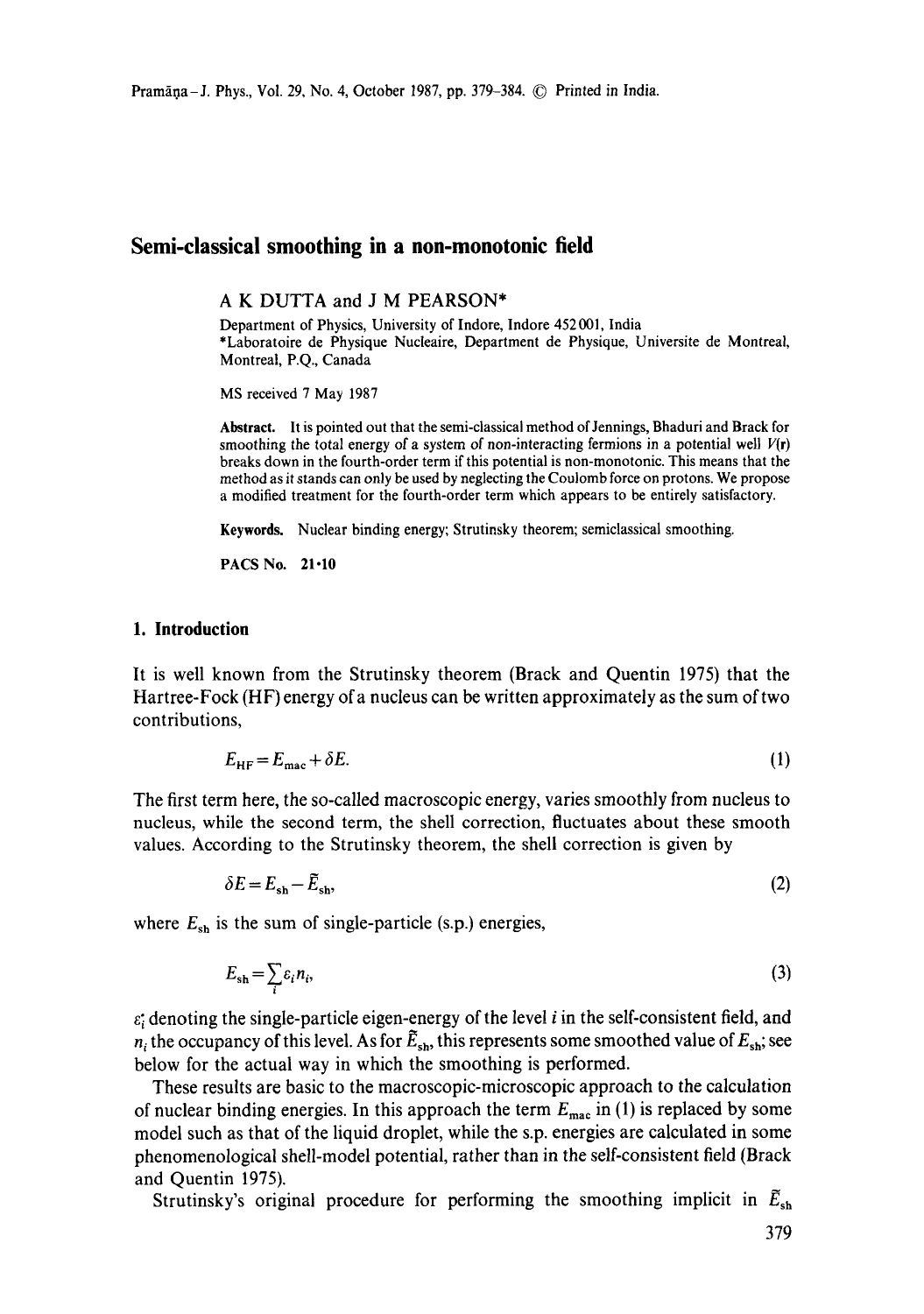amounts simply to smearing out the discrete s.p. levels in some suitable manner. However, in adopting this prescription to the real situation of finite potential wells, it is well known that some serious ambiguities arise, because of the continuum (Brack and Pauli 1973; Sobiczewski *et al* 1977).

All these ambiguities associated with the so-called plateau condition are avoided in the alternative smoothing procedure developed by Jennings *et al* 1975 (JBB). We give now a brief account of this essentially semi-classical method, which amounts to doing an Extended Thomas-Fermi (ETF) calculation of the total energy  $E_{sh}$  of a system of non-interacting fermions in a potential well  $V(r)$  (JBB considered also a spin-orbit term in the field, but we are not concerned with this in the present note).

Considering for simplicity just one kind of nucleon, let there be  $N$  of them. Then  $(3)$ can be written exactly as

$$
E_{\rm sh} = \lambda N - \mathcal{L}_{\lambda}^{-1} \frac{Z(\beta)}{\beta^2},\tag{4}
$$

where  $\lambda$  is the exact chemical potential and  $Z(\beta)$  the exact single-particle partition function for inverse temperature  $\beta$ ; we have introduced the inverse Laplace transform

$$
\mathcal{L}_{\lambda}^{-1} f(\beta) \equiv \frac{1}{2\pi i} \int_{\beta_0 - i\infty}^{\beta_0 + i\infty} e^{\lambda \beta} f(\beta) d\beta,
$$
 (5)

where  $\beta_0$  takes any positive value. (We see that temperature is involved only in a formal way, and is eliminated from the final expression (4) for  $E_{sh}$ ). The chemical potential  $\lambda$  is determined by the normalization condition

$$
N = \mathcal{L}_{\lambda}^{-1} \left[ \frac{1}{\beta} Z(\beta) \right].
$$
 (6)

The smoothing of  $E_{sh}$  is then effected by replacing Z with its expansion in powers of  $\hbar^2$ ; up to terms in  $\hbar^4$  we have

$$
Z_{sc}(\beta) = \frac{1}{4} \left( \frac{1}{\pi \beta} \frac{2M}{\hbar^2} \right)^{3/2} \int d^3 \mathbf{r} e^{-\beta V} \left[ 1 - \frac{\beta^2}{12} \frac{\hbar^2}{2M} \nabla^2 V + \frac{\beta^3}{1440} \left( \frac{\hbar^2}{2M} \right)^2 \right]
$$

$$
\times \left\{ -7\nabla^4 V + 5\beta (\nabla^2 V)^2 + \beta \nabla^2 (\nabla V)^2 \right\} + \dots \qquad (7)
$$

It follows that

$$
\widetilde{E}_{\rm sh} = \lambda_{\rm sc} N - \mathcal{L}_{\lambda_{\rm sc}}^{-1} \frac{Z_{\rm sc}(\beta)}{\beta^2},\tag{8}
$$

where the semi-classical chemical potential  $\lambda_{\rm sc}$  is determined by

$$
N = \mathcal{L}_{\lambda_{\rm sc}}^{-1} \frac{Z_{\rm sc}(\beta)}{\beta}.
$$
 (9)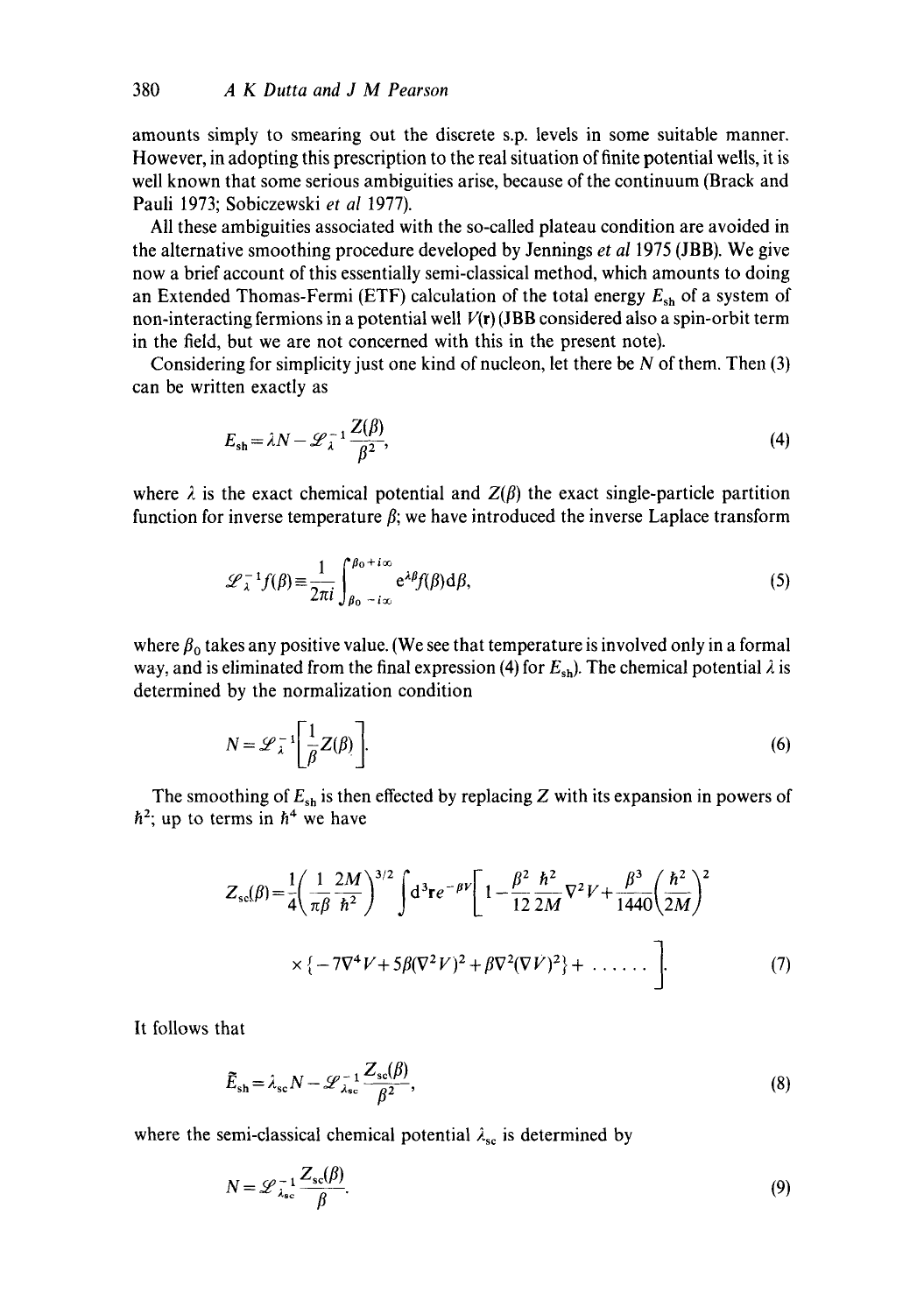Substituting  $(7)$  in  $(8)$ , the indicated inverse Laplace transforms for all but the last two terms in  $Z_{\rm sc}$  are evaluated by employing the identity

$$
\mathcal{L}_{\lambda}^{-1} \frac{e^{-\beta V}}{\beta^n} = \frac{(\lambda - V)^{n-1}}{\Gamma(n)} \theta(\lambda - V), \qquad n > 0,
$$
 (10)

where  $\Gamma(n)$  is the gamma function and  $\theta(\lambda - V)$  the unit step function. But since (10) is not valid for  $n \le 0$  it cannot be applied directly to the last two terms of (7), for which  $n = -1/2$ . JBB handled this problem by using the identity

$$
e^{-\beta V} = -\frac{1}{\beta} \frac{\nabla V \cdot \nabla e^{-\beta V}}{(\nabla V)^2}.
$$
\n(11)

An integration by parts then permits the use of (10), with  $n = 1/2$ , whence (8) can be written as

$$
\tilde{E}_{\rm sh} = \lambda_{\rm sc} N - (E_{-3} + E_{-1} + E_1) \tag{12}
$$

where

$$
E_{-3} = \frac{2}{15\pi^2} \left(\frac{2M}{\hbar^2}\right)^{3/2} \int d^3 \mathbf{r} (\lambda_{\rm sc} - V)^{5/2}, \tag{13a}
$$

$$
E_{-1} = -\frac{1}{24\pi^2} \left(\frac{2M}{\hbar^2}\right)^{1/2} \int d^3 \mathbf{r} (\lambda_{\rm sc} - V)^{1/2} \nabla^2 V,\tag{13b}
$$

$$
E_1 = \frac{1}{5760\pi^2} \left(\frac{\hbar^2}{2M}\right)^{1/2} \int d^3r \frac{1}{(\lambda_{sc} - V)^{1/2}(\nabla V)^2} \times [-7(\nabla^4 V)(\nabla V)^2 + 5(\nabla^2 V)^3 + 10\nabla^2 V \{\nabla V \cdot \nabla (\nabla^2 V)\} - \{5(\nabla^2 V)^2 + \nabla^2 (\nabla V)^2\} \nabla V \cdot \nabla (\nabla V)^2 / (\nabla V)^2 + (\nabla^2 V)\nabla^2 (\nabla V)^2 + \nabla V \cdot \nabla \nabla^2 (\nabla V)^2].
$$
\n(13c)

Because of the step function in (10) all the integrals in (13) are cut-off at the classical turning point  $r_c$ , given by

$$
V(\mathbf{r}_c) = \lambda_{\rm sc}.\tag{14}
$$

(Note that in determining  $\lambda_{\rm sc}$  by (9) it has been shown by Jennings *et al* (1975) that one can drop the terms in  $h^4$  in (7), so that the application of (10) is always direct).

We now point out that singularities arise in (13c) if  $\nabla V$  vanishes anywhere within the domain of integration, i.e., inside  $r_c$ . Clearly, the problem originates in the fact that (11) will no longer be applicable at such points. JBB did not experience any difficulty on this account, since they limited their numerical calculations to pure Saxon-Woods wells, which are monotonic everywhere. However, when a Coulomb term is added the resultant well for protons goes through a shallow minimum inside the classical turning point, whereupon (13c) for  $E_1$  breaks down. (Of course, the same problem could arise for neutrons if the restriction to Saxon-Woods wells was removed).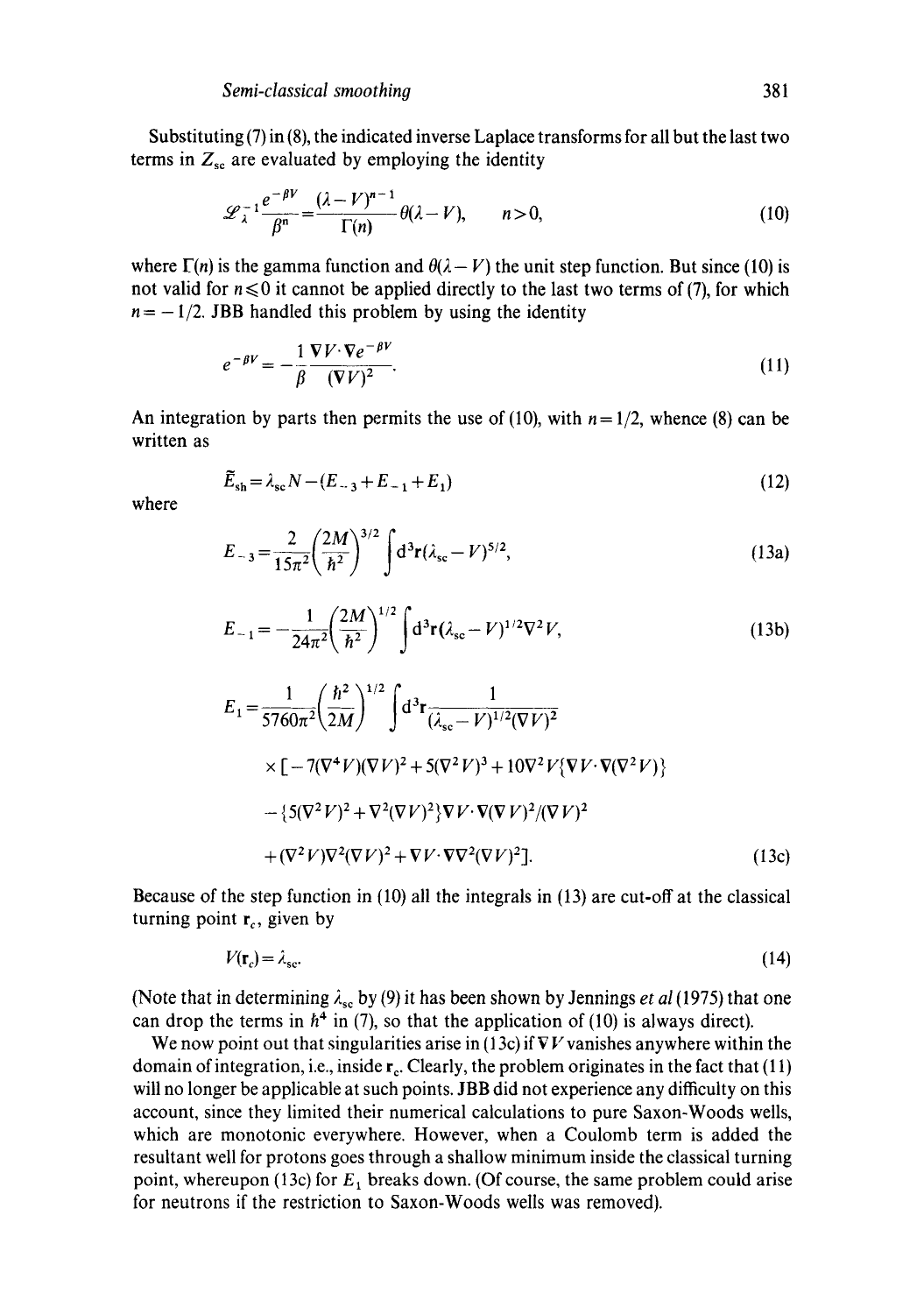As an alternative way to evaluate the inverse Laplace transforms arising in  $E_1$ , one may propose the following identity

$$
\mathcal{L}_{\lambda}^{-1} \frac{z(\beta)}{\beta^{m}} = \frac{d}{d\lambda} \mathcal{L}_{\lambda}^{-1} \frac{z(\beta)}{\beta^{m+1}},
$$
\n(15)

which follows directly from (5). The purpose of this note is to explore this possibility.

# **2. Method**

Using (10) and (15), and writing

$$
\phi(\mathbf{r}) = \frac{1}{5760\pi^2} (\hbar^2/2M)^{1/2} \left\{ 5(\nabla^2 V)^2 + \nabla^2 (\nabla V)^2 \right\},\tag{16}
$$

the contribution of the last two terms of  $(7)$  to  $E_1$  becomes

$$
E_1^{(2)} = \frac{d}{d\lambda} \int_0^{r_c} d^3r \frac{\phi(r)}{\{\lambda - V(r)\}^{1/2}} = \frac{1}{V'(r_c)} \left[ \frac{4\pi r^2 \phi(r)}{\{\lambda - V(r)\}^{1/2}} \right]_{r_c} - 2\pi \int_0^{r_c} \frac{r^2 \phi(r) dr}{\{\lambda - V(r)\}^{3/2}},
$$
(17)

where in the second expression we are limiting ourselves to the case of spherical symmetry. Both terms in the second expression are singular at the turning point, but it is relatively easy to show that the two singularities cancel, so that the indicated derivative does indeed exist. Nevertheless, to evaluate  $E_1^{(2)}$  we cannot use the second expression, but rather must calculate the integral in the first expression and differentiate numerically.

Thus in place of (13c) we have

$$
E_1 = -\frac{7}{5760\pi^2} (\hbar^2/2M)^{1/2} \int d^3r \frac{\nabla^4 V}{(\lambda_{\rm sc} - V)^{1/2}} + E_1^{(2)},\tag{18}
$$

where  $E_1^{(2)}$  is given by (17). When (13c) is applicable, i.e., when the potential  $V(r)$  is monotonic, it is numerically equivalent to (18) (see below). As for  $E_{-3}$  and  $E_{-1}$ , the application of the identity (15) to (7), followed by use of (10), leads back once more to (13a) and (13b) respectively.

To test our approach we use the same spherical Woods-Saxon potential as used by Jennings in his thesis (unpublished)

$$
V(r) = \frac{V_0}{1 + \exp\left(\frac{r - R}{a}\right)},\tag{19}
$$

with  $V_0 = -44$  MeV,  $R = 1.27 \times A^{1/3}$  fm and  $a = 0.67$  fm. Estimates of  $E_1$  for a few hypothetical nuclei with  $N = Z$  (no Coulomb force and no spin-orbit term) have been made with both (13c) and (18). Comparison of columns (a) and (b) in table 1 show an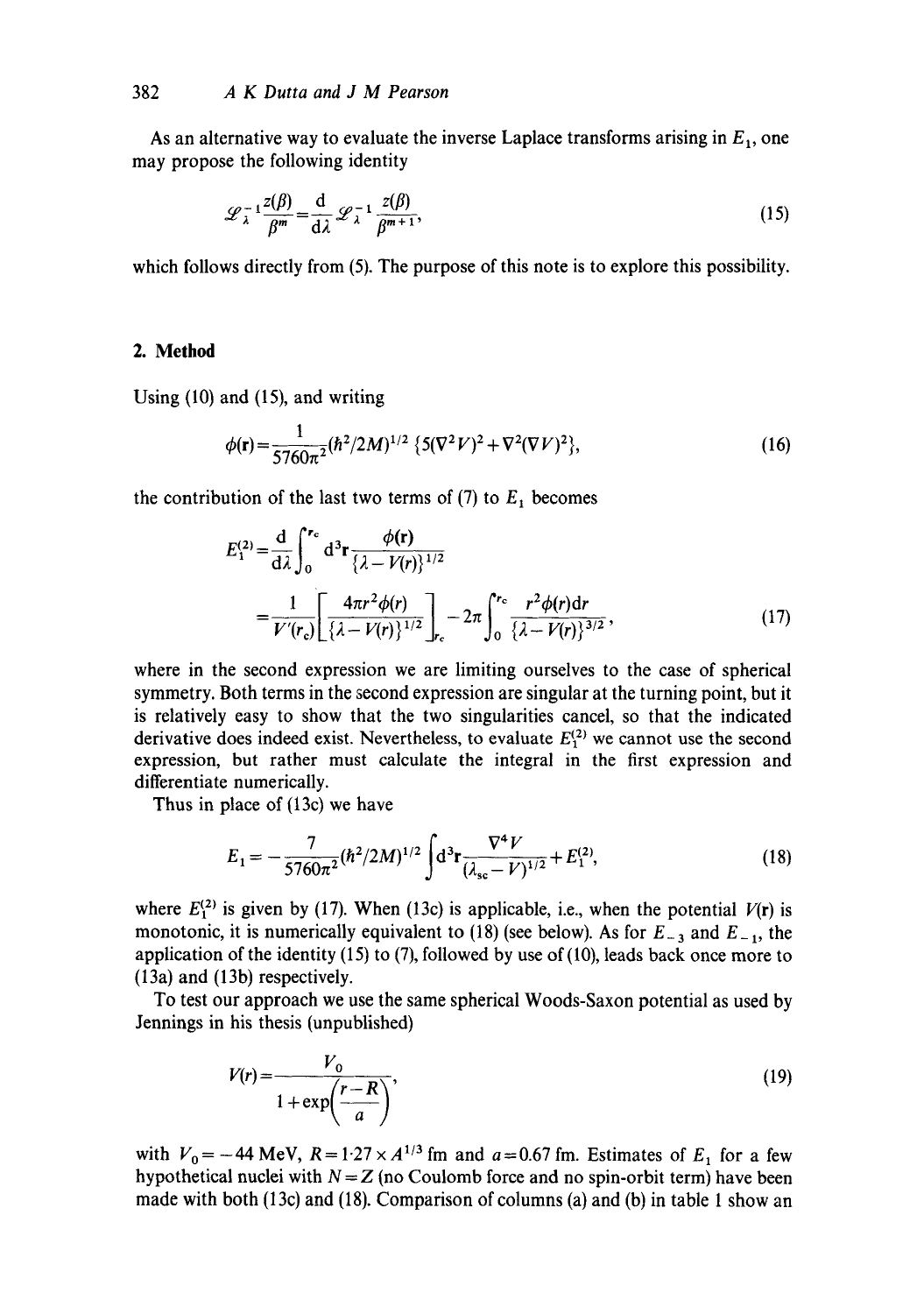| A   | Ε,      |         |
|-----|---------|---------|
|     | (a)     | (b)     |
| 40  | $-0.61$ | $-0.59$ |
| 72  | $-0.72$ | $-0.70$ |
| 164 | -085    | $-0.82$ |
| 204 | $-0.87$ | $-0.83$ |
| 260 | $-0.89$ | $-0.84$ |
| 292 | $-0.89$ | $-0.85$ |
| 416 | $-0.87$ | $-0.82$ |

Table 1.  $E_1$  (in MeV) for Saxon-Woods potential with no coulomb force.

All nuclei shown have  $N = Z = A/2$ . Columns (a) and (b) refer to calculations based on (13c) and (18), respectively. Parameters of the potential are given in the text.

Table 2. Various contributions (in MeV) to smoothed energy of protons in <sup>208</sup>Pb, moving in the realistic potential described in the text.

| $\lambda_{\rm sc}^{\rm N}$       | $-578.63$ | $E_1^{\text{LS}}$    | $-5.77$    |
|----------------------------------|-----------|----------------------|------------|
| $E_{-3}$                         | 930.93    | $\tilde{E}_{\rm sh}$ | $-1446.11$ |
| $E_{-1}$                         | $-72.97$  | $E_{\rm sh}$         | $-1450-25$ |
|                                  | $1-61$    | $\delta E$           | $-4.14$    |
| $E_1$<br>$E_{-1}$ <sup>1.8</sup> | $13 - 68$ |                      |            |
|                                  |           |                      |            |

excellent agreement between the two methods, in this case where both are applicable. (The small residual discrepancies between column (a) of this table and the corresponding results in table 1 of chapter 2 of Jennings's thesis, which in any case do not exceed 0.2 MeV, can be attributed to numerical error in a calculation which involves massive cancellations between the different parts of a rapidly fluctuating integrand. It is to be noted that we obtain complete agreement with Jennings (1976) for all other terms in  $\bar{E}_{\text{sh}}$ ).

With the validity of this approach based on (18) having been checked, it remains simply to show that it can indeed be applied to a situation where (13c) is invalid, i.e., to the case of a non-monotonic potential  $V(r)$ . We consider the case of protons in <sup>208</sup>Pb, taking for the Saxon-Woods part of the potential the realistic values of the parameters  $V_0 = -60.6$  MeV,  $R = 7.40$  fm, and  $a = 0.577$  fm—see (19). The Coulomb potential is generated by a Fermi charge distribution,

$$
\rho_{\rm ch} = \frac{\rho_0}{1 + \exp\left(\frac{r - C}{d}\right)},\tag{20}
$$

with  $C = 6.81$  fm and  $d = 0.394$  fm. The resultant central potential is shown in figure 1; the shallow minimum inside the classical turning point  $r_c$  will be observed.

A spin-orbit term is also included, simply to make the problem realistic: its contributions  $E_{-1}^{LS}$  and  $E_1^{LS}$  to  $\tilde{E}_{sh}$  are calculated as in JBB. We take

$$
V_{LS} = -\frac{A}{r} \exp\left\{-\left(r - B/D\right)^2\right\} \hat{\sigma} \cdot \hat{\mathbf{i}},\tag{21}
$$

where  $A = -5.31$  MeV fm,  $B = 6.84$  fm, and  $D = 0.968$  fm.